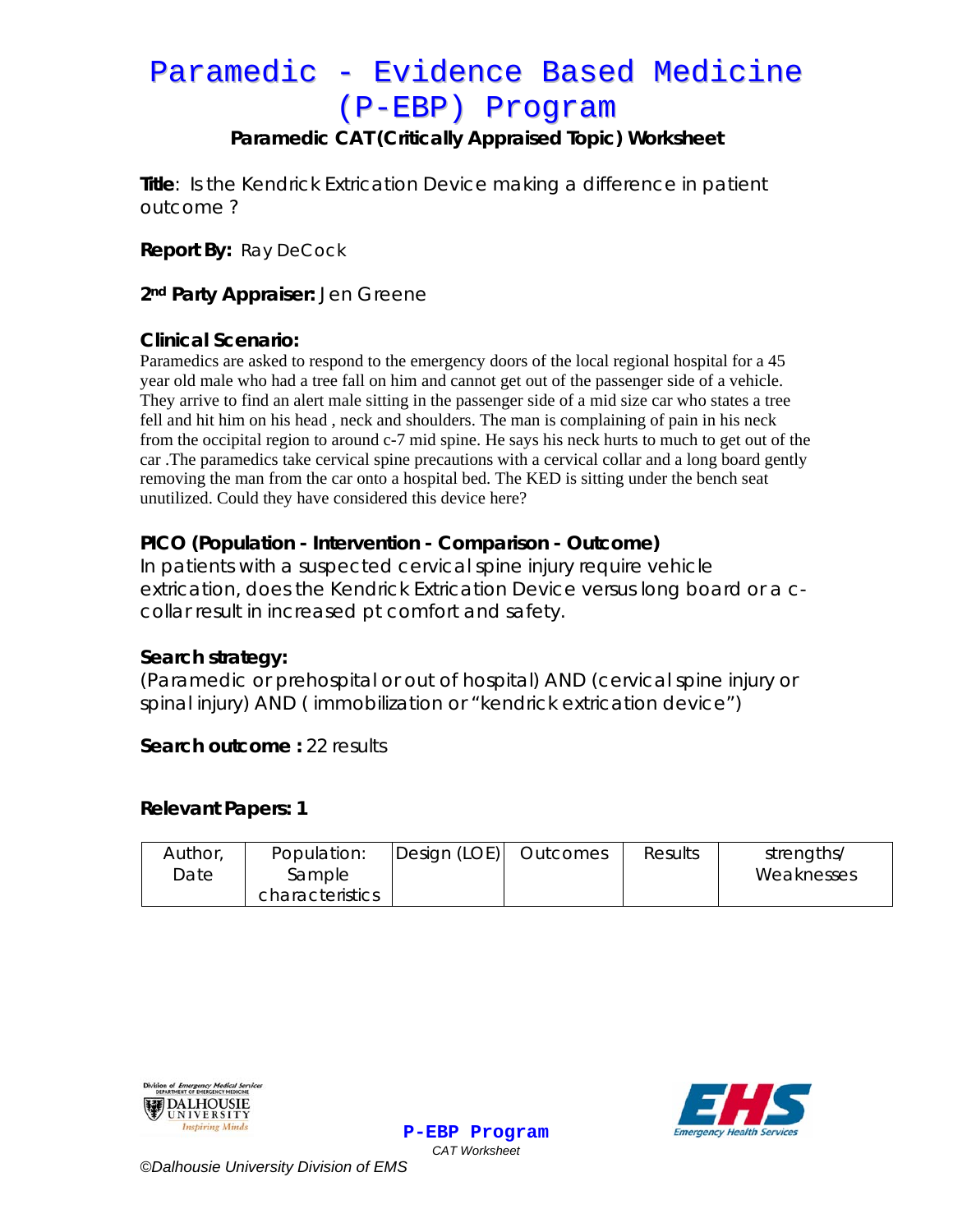| Paramedic - Evidence Based Medicine |                 |  |  |
|-------------------------------------|-----------------|--|--|
|                                     | (P-EBP) Program |  |  |

|                  | 3adults                     | Quantitative Spinal |               | C-spinal         | $+$ The methods use             |
|------------------|-----------------------------|---------------------|---------------|------------------|---------------------------------|
| <b>J. Shafer</b> | extricated from aldata with |                     | movement in   | movement to take |                                 |
| 2009             | mock motor                  | measuremen persons  |               |                  | is reduced measurements were    |
|                  | vehicle collision           | t equipment exiting |               |                  | in pts with state of the art at |
|                  |                             | and a               | vehicle with  | c-collar         | the time.                       |
|                  |                             | controlled          | c-collar with | that exit        | - only 3 subjects               |
|                  |                             | study group         | no c-spine    | the vehicle used |                                 |
|                  |                             | LOE <sub>3</sub>    | control vs c- |                  | themselves- the same subject    |
|                  |                             |                     | spine control | [mean            | was used in each                |
|                  |                             |                     |               | change           | extrication                     |
|                  |                             |                     |               | $1.4 \pm 4.0$    | subjects had no                 |
|                  |                             |                     |               | deg] VS          | pain that could alter           |
|                  |                             |                     |               | cervical         | the way then exited             |
|                  |                             |                     |               | collar and       | the vehicle                     |
|                  |                             |                     |               | KED              |                                 |
|                  |                             |                     |               | [mean            |                                 |
|                  |                             |                     |               | change           |                                 |
|                  |                             |                     |               | $2.0 \pm 2.3$    |                                 |
|                  |                             |                     |               | deg]             |                                 |

#### **Comments:**

- There is very little to no current research on the Kendrick Extrication Device and its effectiveness.

-The use of a KED is at the paramedics discretion

-Only one clinical application for the use of the KED is valid in this study

**Consider:** *Why would you NOT change practice, based on this article?* In reference to whether the KED makes a difference in extrication, the current research data is not enough to come to an ultimate decision. The data collection in this case was a pilot study and not meant to change current practice . Not enough subjects were used , the subjects that were used had a knowledge of the anatomy in question and did not have any pain at the time which could greatly alter the outcome of the research.

## **Clinical Bottom Line:**

There is not enough research to give credit or discredit the use of the KED





**P-EBP Program** *CAT Worksheet* 

*©Dalhousie University Division of EMS*